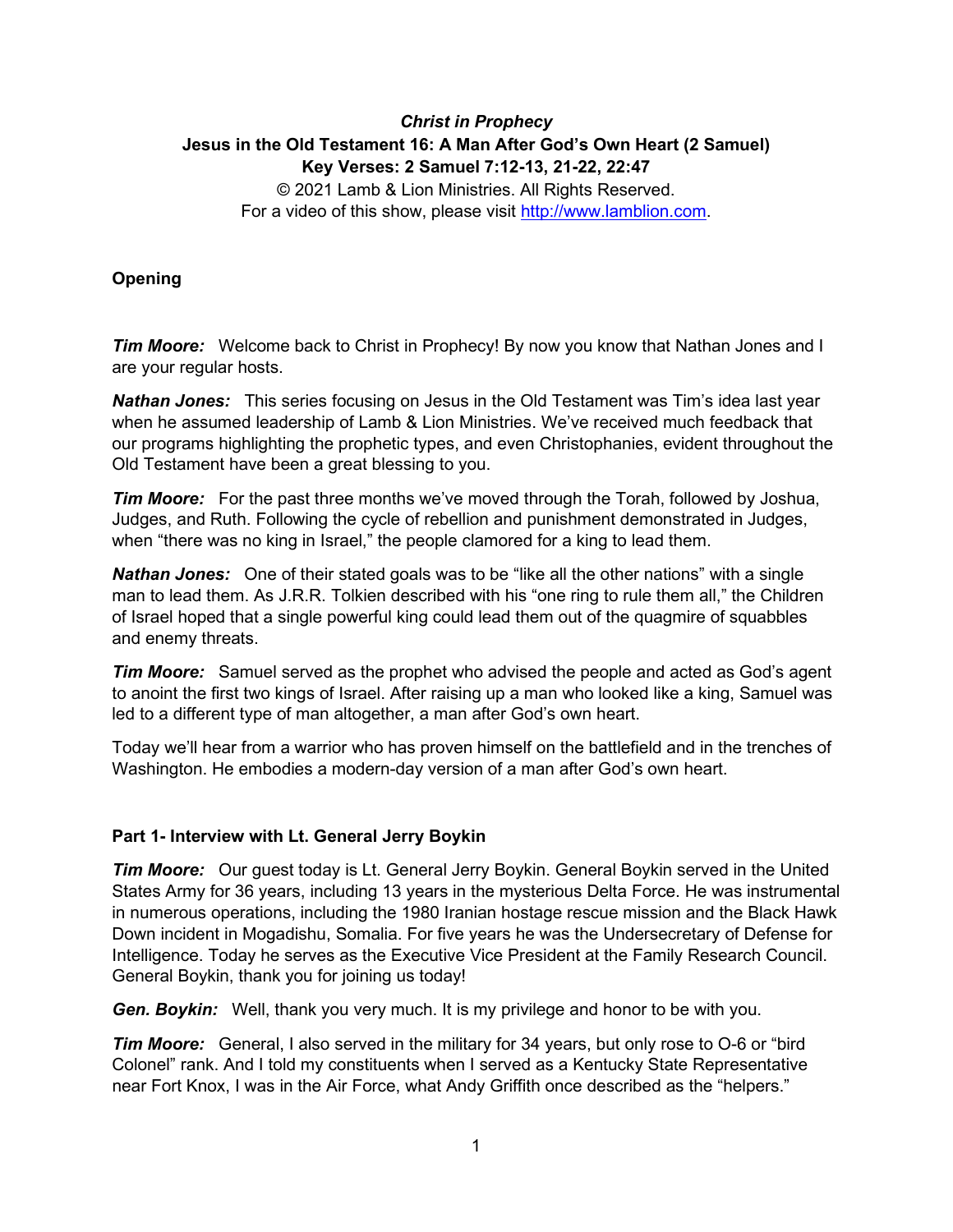*Gen. Boykin:* Well, I think most of us in the Army believe that all the other services are here to help us.

*Tim Moore:* Yeah, well, General Boykin you've obviously had many titles. What should we call you?

*Gen. Boykin:* Yeah, when my wife starts calling me General again, you can call me General, otherwise my name is Jerry.

#### *Tim Moore:* Alright.

*Nathan Jones:* General Boykin, you've seen men at their best and their worst and on the battlefield from that perspective, describe the young man God led Samuel to anoint to replace Saul.

*Gen. Boykin:* Yeah, you know this was an obscure young man, because remember when they were questioning his father about his sons, looking for someone to go up against Goliath they finally reached the point where they said, "Do you have no more sons?" And he said basically, "Well, there is the one out in the field with the sheep, but he is a young man." And he was a rutty complexion, almost boy but He was God's chosen at that moment, and he arose to the occasion. He had a lot of courage, and he had demonstrated that when he killed the lion and the bear.

*Tim Moore:* General, one of the principles of the American military is the chain of command and unity of command. In other words, there should always be an ultimate decision-maker who takes responsibility. Is that why the Hebrews were so eager to have a king?

**Gen. Boykin:** Yeah, I think so, and I think God made it very clear, look I'll give you a king, but you are not going to like it. And that's something, that is the mistake we make frequently in our own personal lives. But I think the children of Israel looked around at their adversaries and they all had kings. And I think that in a bizarre kind of way that they wanted to feel that they were equal to their adversaries, the people who surrounded them. And at that time when they finally got a king, they had done pretty doggone well with a judge, with people appointed and anointed by God. But they asked for a king, and He gave them what they asked for. And it turned out to be just what God told them, you're not going to like it.

*Nathan Jones:* There are several incidents where David stands out as a type of Christ. In other words, while he was a pale reflection of the Messiah, he demonstrated a trait or action that foreshadowed the Anointed One to come. And when David stepped forward to accept Goliath's challenge, he became Israel's unlikely but blessed champion. Against what seemed to be overwhelming odds, he defeated the pagan antagonist and motivated the army of Israel to rout the Philistines. The boy who fought off the lions and bears with his bare hands was fearless against the giant. Where does such courage spring from?

*Gen. Boykin:* Well, just think about what David said when he stood there before Goliath. He said, "You come to me with a sword and a spear and a javelin, but I come against you in the name of the living God." Well, where does that kind of courage come from? It comes from a faith in a power higher than you, or higher than anything that man can accomplish. And he had that faith. He loved the Lord. And that was probably the most unique thing about him in terms of the kings that ultimately commanded or ruled over Israel, he was a man that loved God with all his heart. Which is one of the reasons, the primary reason, he's called a man after God's own heart.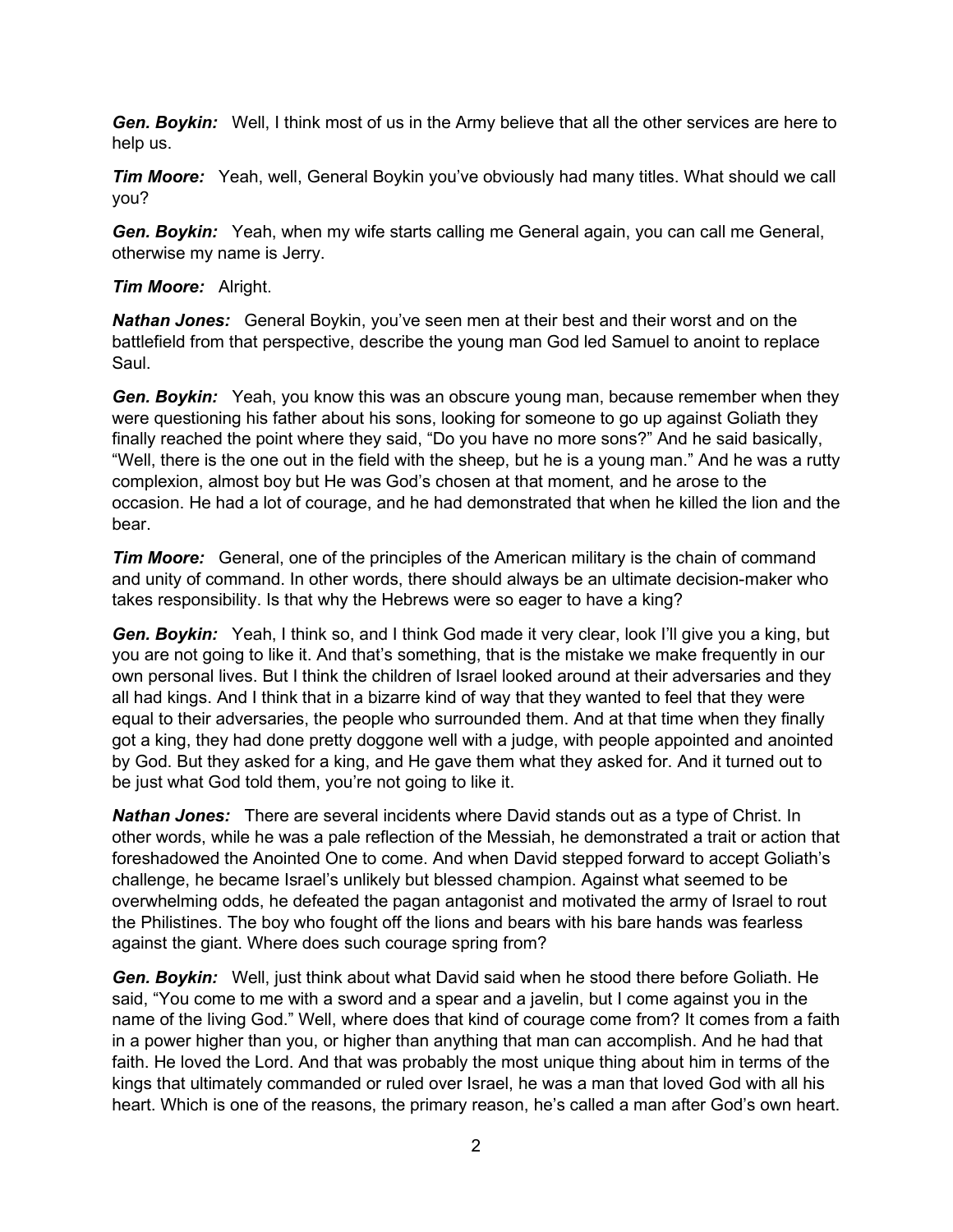*Tim Moore:* Jerry, even after he was anointed by Samuel to the be the future king, David exhibited extraordinary patience. How could this great leader wait while Israel was led by a man who was losing his faculties and making tragic choices on behalf of the nation?

*Gen. Boykin:* Yeah, a great question. And keep in mind that David he was filled with the Spirit of God. David loved God, he didn't know it, but He loved Jesus as well because Jesus would come from His blood line. But he also knew that Saul was appointed by God. And the Bible tells us "harm not my anointed."

Now, this was, even though he was not a good king he was the king that God had given them. And He gave David no instructions to harm Saul in any way. And when he had the chance to do that, instead of harming him, while he was fleeing from Saul he actually in a cave cut off a piece of his tunic, or his robe just to let him know that he could have killed him at that particular time. So, he was being patient and honoring God's choice as a leader at that time, for that moment, knowing that his day would come.

And I suspect he was using that time to prepare himself, in terms of thinking through what had to be done to bring the Israelites together, to make their lives better, to make them one in honoring God. So, he was a man that honored God by not harming the person that God had anointed and appointed for such a time as this.

*Tim Moore:* David was also surrounded by mighty men, men he could count on in a moments of crisis. Ironically, the faithfulness of David's mighty men actually contrasts with the fickleness of Jesus' followers in His moment of crisis, but points to their attainment of mighty man status through the power of the Holy Spirit.

*Gen. Boykin:* Yeah, just keep in mind, we call these David's mighty men, but I would call them something else, I would call them battle buddies. These were battle buddies. You and I have a military background and we understand, you would call it a wing man, but in the ground forces we call them their battle buddy. And these are men who are so bonded together by sharing dangers, by sharing the task that they have to do, that they are willing to stand and risk their lives for each other. And they are even willing to die for each other. And that's a phrase that is used a lot, but I can tell you that I have put men in for the Medals of Honor and stood in the White House as their families received those Medals of Honor for having the courage to sacrifice their lives for a battle buddy. These were battle buddies. These were men that were bound together by a transcendent cause, and that transcendent cause was the mission that they had. And in their case it was to defeat the enemies of Israel at some point.

*Tim Moore:* Well, Jerry even as you say that, obviously, our ultimate battle buddy is none other than Jesus Christ who laid down His life for His friends. He sacrificed Himself for all who would put their faith in Him. So, we have no better ally, no better buddy than Jesus Christ.

*Gen. Boykin:* Absolutely, and we need to understand that still today as men, especially, we need battle buddies. We need battle buddies. We need battle buddies who are going to be there when we need them. We need battle buddies that will not compromise us. We need battle buddies that we can tell them when we are struggling. We can tell them when we need prayer. We can tell them when we are going through a difficult situation, and they won't compromise us. But they'll go to the Lord on our behalf. They will intercede for us. And that's the battle buddies that we need today. And every man needs that, but very few men actually have it.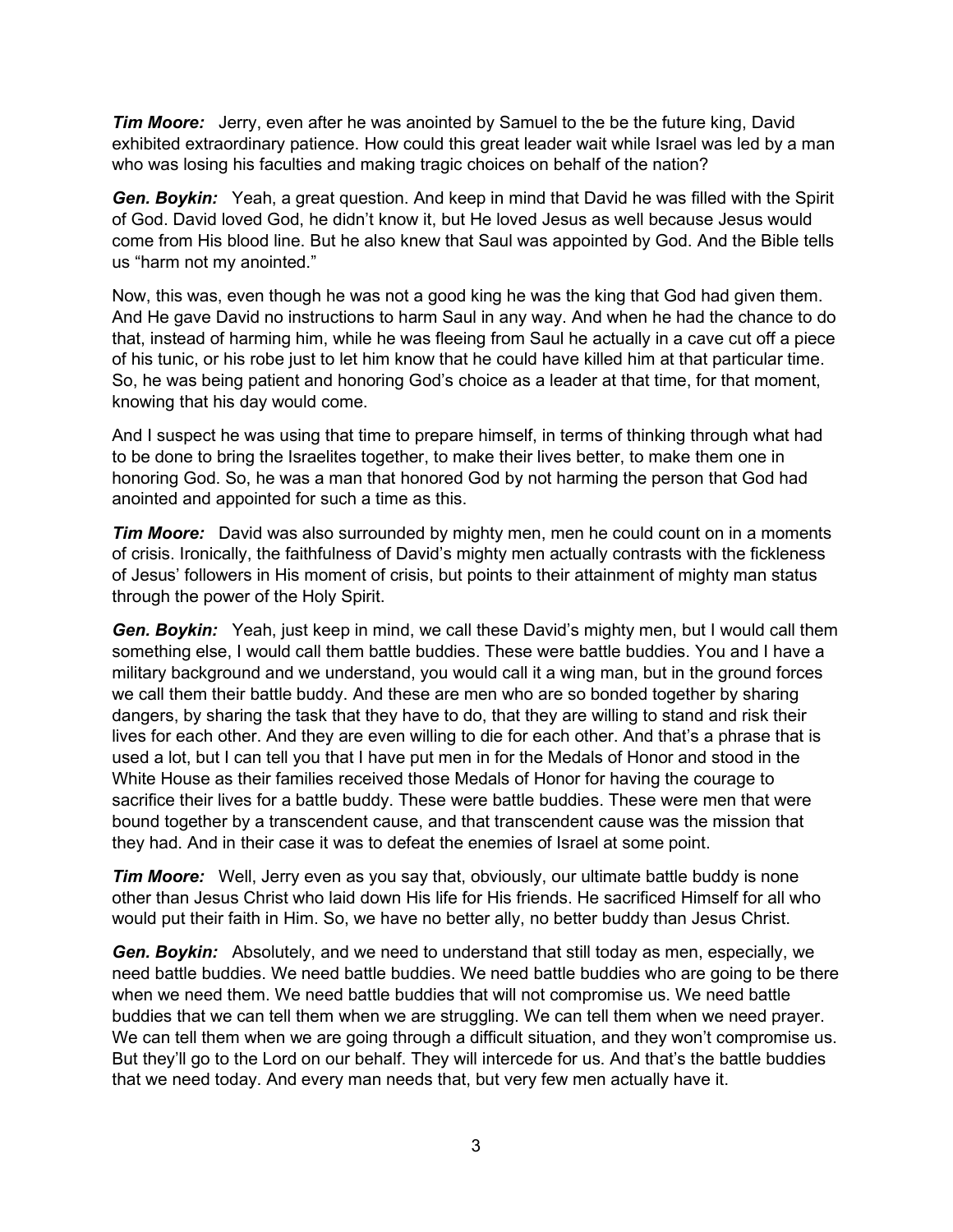*Tim Moore:* Jerry, I obviously agree with what you say, but that also means that each of us needs to be a battle buddy or a wing man ready to support our brothers and sisters in Christ at all times.

*Nathan Jones:* And, General, David was a great king, but he was far from perfect, right? And yet, his story conveys a powerful message of encouragement to us regarding the grace of God.

*Gen. Boykin:* Who knows how many failures David had? You know we only know about two really big failures that he had, and one lead to the other one. And he laid with another man's wife, and committed adultery with her, which then produced a pregnancy. And then he had that man sent to the front to make sure that man was killed in battle to cover his sins. Think about that. Every man. Every man should think about that. When you get down on yourself and you say, "Well, I don't want to do these things," just like Paul says, "I do the things I don't want to do, and I don't do the things I want to do." Well, as men, especially, but everybody, every Christian we need to remember that David did something probably far more egregious than anything that we've ever done, yet he was still the man after God's own heart. What is that? It is a story of grace. It's a story of mercy. It's a story of God's forgiving power. And we need to remember that and reflect on that because the Bible says in 1 John 1:9, "If we confess our sins, He is faithful and just to forgive us our sins and cleanse us of all unrighteousness." And I think that this story is so powerful because it ends well.

*Nathan Jones:* While Scripture refers to David as "a man after God's own heart," he had a tremendous blind spot that led to a disastrous moral failure. How could this tragically flawed man be held in such high esteem, to the point that Gabriel promised to Mary that "the Lord God will give Him, Jesus, the throne of His father, David?"

*Gen. Boykin:* Yeah, and keep in mind after that moral failure his life became very difficult. And things began to happen within his own family that were very, very difficult for any man, especially a father. But I think the answer to that is David knew he had failed. David still loved God. He still loved God with all his heart, and probably loved God even more because he knew his sins had been forgiven in spite of the egregious nature of those sins. And I think that David was indeed the man after God's own heart because he recognized just how glorious it was to have a forgiving and loving God that we can go to when we fail. And we as humans fail all the time.

*Tim Moore:* General, your background in the intelligence community gives you a keen understanding of the threats against the United States and our allies. While we are fixated on domestic politics and economic uncertainty, there is a rising threat against Israel that may reach a tipping point very soon. What insight can you offer regarding the possibility that Iran is on the brink of developing a nuclear weapon?

*Gen. Boykin:* I can give you the assurance that is a true statement, they are on the brink of a nuclear weapon. In fact, that was just reported today that there is sufficient evidence now to validate that they are trying to enrich their uranium up to the 90%, weapon's grade uranium. The first 20% is the hard part, from that point on it is not easy, but it is a much easier process than the first 20%. That is what they are doing. That is what they are doing. And Iran is, and make no mistake about it, it is an existential threat to Israel. One nuclear bomb, one, just one dropped right in the center of the country would do what Hitler couldn't do in ten years.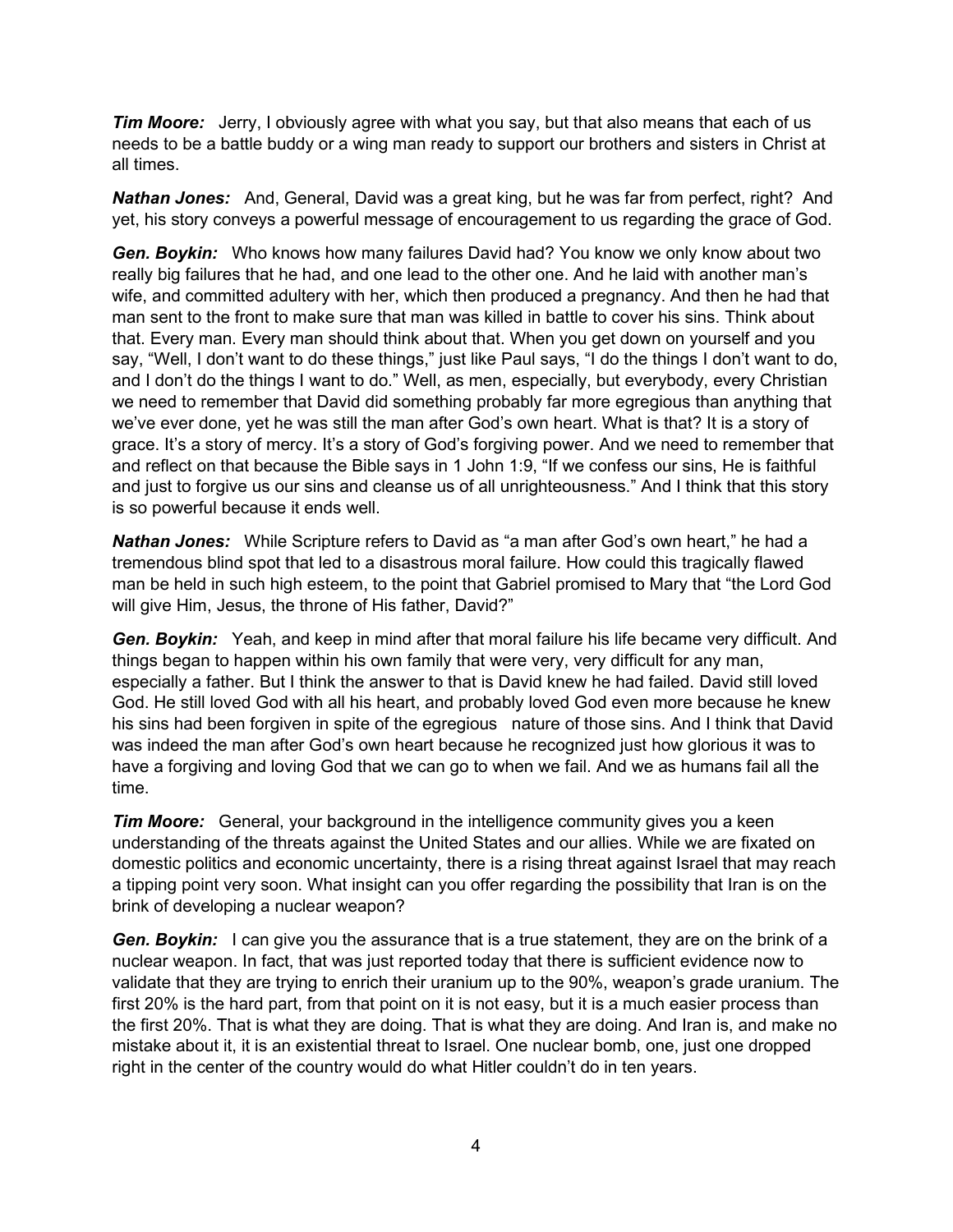*Nathan Jones:* Well, if David was king of Israel today, sir, how do you think he would deal with Iran and with the other proxy forces arrayed against Israel closer to the Promised Land?

*Gen. Boykin:* Yeah, every American, every Christian should study the history of Israel, and they should study the history of the wars in Israel. And you should study and understand how these Arab nations have come against Israel repeatedly, but they've been defeated every time. And there is no reason that they should have been defeated except for the hand of God.

So, what would David do right now? I think that what you would see from David is you would see preemptive strikes. You know there is, I can't tell you exactly where it is there is a part of 2 Samuel where it says, "David arose early in the morning and went out to meet his enemies." He went out to meet them. He didn't wait for them to come to him, he went out to meet them. And I think that is the kind of approach that the Israelis are ultimately going to be forced to take here, because their intelligence on Iran and the other threats around them, the other nations around them, their intelligence is incredible. They have invested a lot of time and resources into being able to collect intelligence. Go back a few years and remember what they brought out of Iran and showed us in terms of what Iran was doing, and Iran's nuclear program.

So, I think that the Israelis are watching it very, very closely, and I think there is going to come a point where they are going to say, "that's far enough." Especially if the United States is not going to do anything but coddle them and try to make peace with an enemy that doesn't want to make peace, and we are going to have to do it ourselves, and that's important which I think you are going to see the skies filled with Israeli aircraft, and you are going to see big clouds of smoke in Iran. It's going to be brutal. It's going to be ugly. And Israelis are going to die as a result of it. But they are going to come to a point where they have to do that, unless the United States and God intervene in what is going on there.

*Tim Moore:* Well, Jerry at the Family Research Council, your mission is advocate "faith, family, and freedom in public policy and the culture from a biblical worldview." Today, the forces arrayed against us are growing in stature and ferocity. Christianity is no longer the dominant ideology in America, and Christians find themselves playing defense as our society secularizes. How can we fight back?

*Gen. Boykin:* Yeah, what we have to do is first put on your whole armor because this is a spiritual battle. Put on the armor of God. And I know that sounds rather trite, but it is absolutely what we have to do as Christians, put on the armor of God. And every piece of that armor has a common theme, and it is a personal prayer life, and knowing the Word of God. So, get into the Word and stay on your knees. Start there.

Then find a way to get involved. Get involved. Get involved through your church. Get involved in your community. Get involved in what is going on in this nation and take a stand against the evil that we have brought into our country. And there is plenty of evil here. You can fight against the killing of unborn babies. You can fight against it. There are many ways that you can do that. You can fight against this Critical Race Theory, and things like that which are just destroying our next generation's concept of who we are as Americans, or who this country is. You can mentor somebody. You can get somebody and take them under your wing and mentor them and help bring them along. You can get involved in the activities in your church. But the thing is you can't sit on the sideline, there is no room for spectators anymore.

*Nathan Jones:* General, how can our viewers connect with the Family Research Council?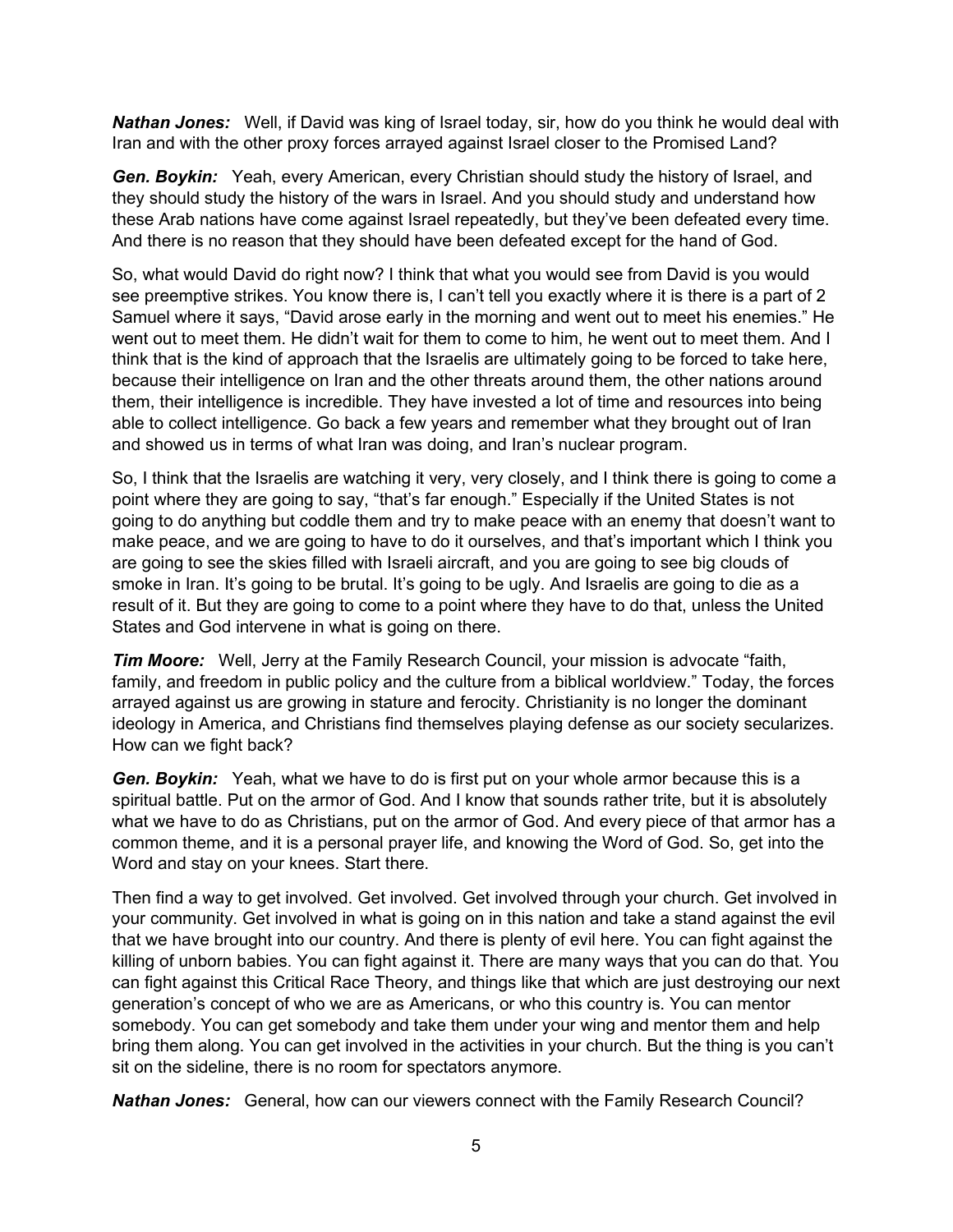**Gen. Boykin:** Yeah, go to frc.org that stands for Family Research Council. Frc.org, and that is our website, and you'll find everything that we do. There are webcasts on there, podcasts on there, there are all kinds of things that really talk about the issues that are important to us today. We have a place here at Family Research Council that we call the Center for Biblical Worldview. And if you want to know what a worldview is, or you want to take a topic and you want to say, what would be the biblical view of that? You can go on our website; you can find those things and if you let us know we'll send you a copy. It really helps you with those issues that we struggle with as Christians.

*Tim Moore:* Well, General Boykin, I am so glad we were able to connect with you today. We will pray for God's blessing as you engage in this critical battle for hearts and minds! Godspeed!

*Gen. Boykin:* God bless you for what you are doing brother.

## **Part 2- Signs of the Time- Saber-Rattling in Persia**

**Tim Moore:** While America is consumed with domestic politics, economic turmoil, and cultural tension, the world marches on.

Our leaders wring their hands about China's rising power and Russia's menacing pressure on Ukraine, but other significant dangers in the world today have a prophetic dimension.

It is an open secret that Iran is pursuing a nuclear weapon. The Iranian claim to want nuclear power for peaceful purposes is blown out of the water by their insistence that soon Israel will be wiped off the face of the earth. Americans cannot comprehend animosity so fixated on destroying another people, but the leaders of Iran, stoked by a radical Muslim ideology, are quite clear about their intentions. They condemn Israel as the "Little Satan" exceeded only by their nemesis, the United States, which they call the "Great Satan." The nationalistic, ideological fervor of their hatred knows no bounds.

The modern nation of Iran emerged in 1501 in the heart of the old Persian empire. Many Iranians like to think of themselves as Persian, aspiring to the faded greatness of that bygone age. Students of the Bible realize that Persian King Cyrus was a friend of the Jewish people, and that Esther was elevated to become the queen of a Persian ruler. But now, too many descendants of ancient Persia have been radicalized.

Israel has made it clear that it will not tolerate a nuclear-armed Iran. Recently, Israeli leaders have been preparing their people for a probable conflict with Iran. In all likelihood, Israel will strike just before Iran possesses a bomb, because Iran has declared its intention to use such a weapon to annihilate the Jewish state, doing in a moment what Hitler could not accomplish in years.

### But there is hope.

The Gospel Coalition considers the Church in Iran to be the fastest growing in the world. Jesus is appearing in visions to people throughout the Middle East, and hundreds of thousands of Iranians are turning away from the false religion of their leaders to saving faith in Christ.

Pray for the peace of Jerusalem. Pray for Christian brothers and sisters in Iran. And know that this threat is simply one more sign that Jesus is coming soon.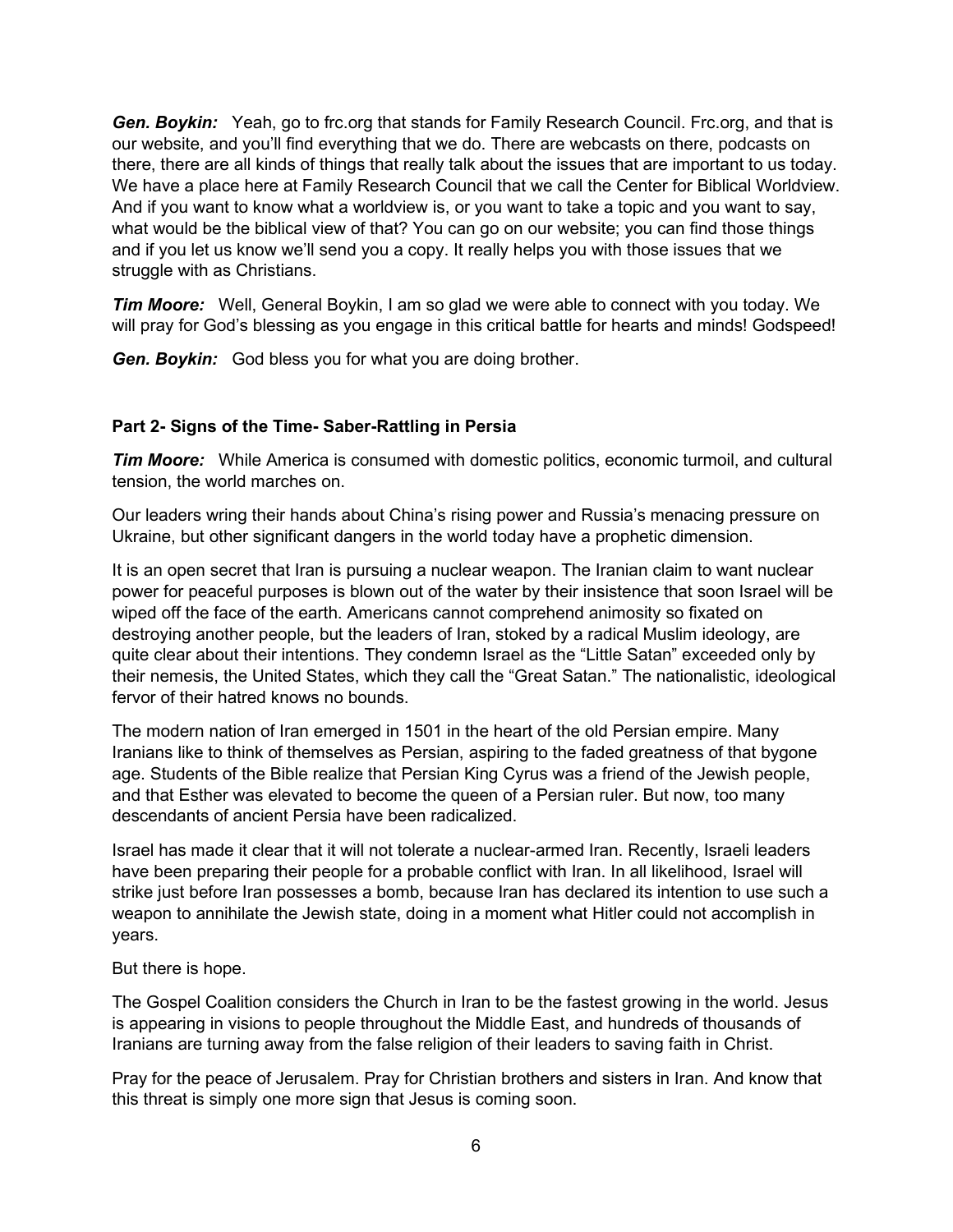#### **Part 3- How Then Shall We Live? The Kindness of God**

*Tim Moore:* David offers one more lesson that points to God's grace and our Savior's love for us.

Following Saul's death, his family was destitute. His sons were killed alongside him in the Battle of Mount Gilboa. David's dear friend, Jonathan, was faithful to his father even as Saul became self-destructive and lashed out at those who were loyal to him.

When the news of Saul and Jonathan's death arrived from Jezreel, another tragedy struck Jonathan's son, Mephibosheth. His nurse panicked and fled with the 5-year-old boy. As she did so, Mephibosheth fell or was dropped. He was lame in both feet from that day forward.

Later, David consolidated his kingdom, "reigning over all Israel and administering justice and righteousness for all his people." Feeling magnanimous, David sought for someone from Saul's household to "show the kindness of God." His servant told him that only Mephibosheth was left.

David sent for the son of Jonathan and invited him to eat at the king's table regularly. Recognizing the unmerited generosity of such an offer, Mephibosheth asked David, "What is your servant, that you should regard a dead dog like me?"

Mephibosheth understood has standing before the king. He realized that he did not have anything of value to offer and could bring no honor to his lord. But David's love for Mephibosheth was not based on what the lame young man could do for him. It was unmerited, representing David's desire to honor his father and grandfather and grace.

Similarly, our great God and Savior desires to lavish His love on us. Not because we merit it, or because we can offer Him anything in return. Our Heavenly Father does so based on His amazing grace, and as a manifestation of His love for our Savior. His love for Christ overflows into the lives of every person who trusts in Him for their salvation.

Mephibosheth's name means "from the mouth of shame." Perhaps that reflected the lowly status he fell to as a crippled man whose grandfather had been rejected by God. But the name he gave his own son reflects the hope and blessing that was restored to his life by the king after God's own heart: Micah, which means who is like God?

You see, even as he demonstrated love toward Mephibosheth, David was wise enough to credit God. The kindness he extended flowed from the God he served.

What about you? Have you experienced the unmerited favor of the Heavenly Father? Are you a conduit of kindness and blessing into the lives of people crushed under a burden of shame? Have you shown the kind of love that makes people around you exclaim, "Who is like God?"

Find a Mephibosheth. Invite them to the table of our soon-returning King.

# **Closing**

*Nathan Jones:* Tim, many people see foreshadows of the Messiah in David, don't they? His role as shepherd and king and "man after God's own heart" points directly to Jesus. But I love